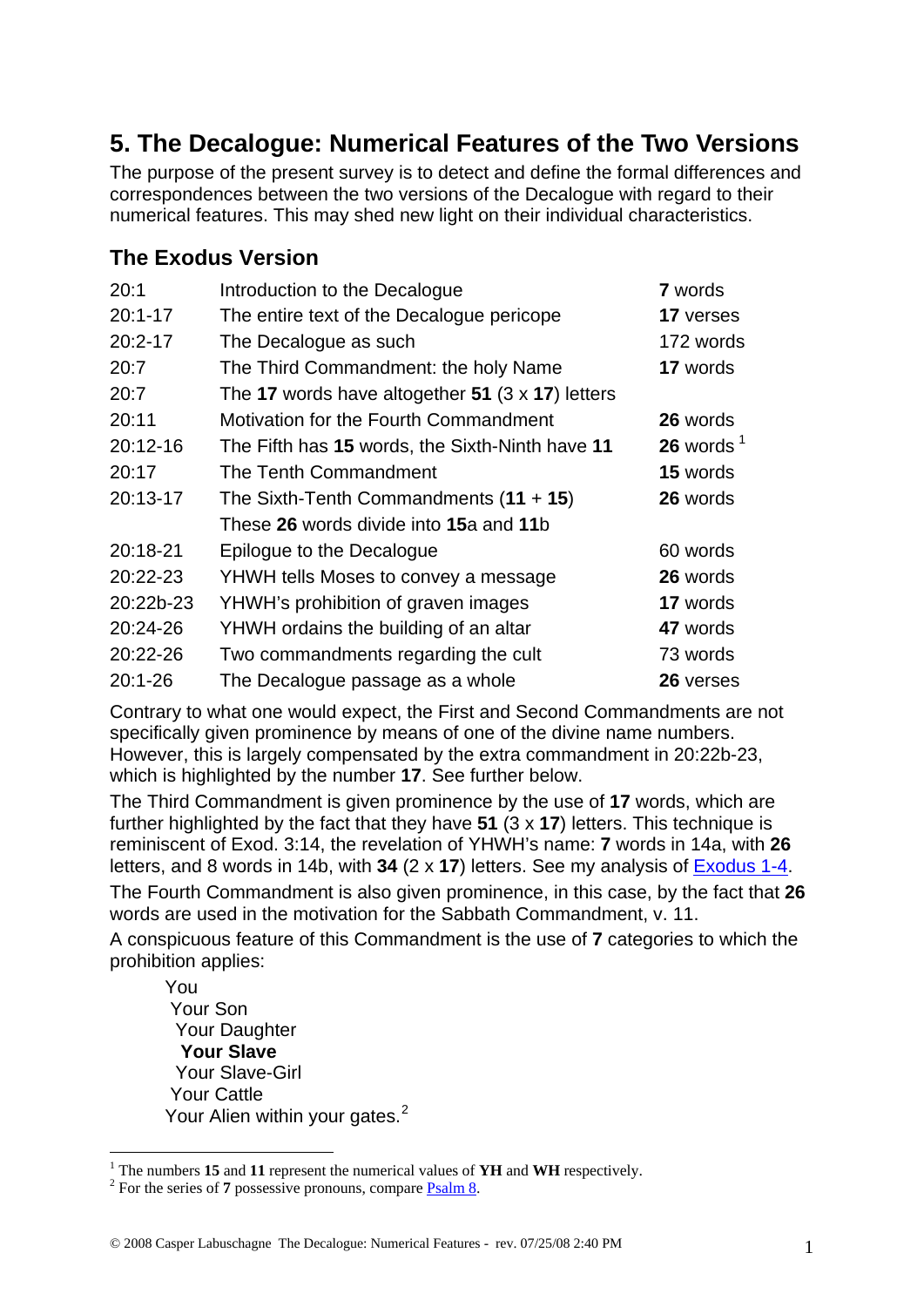The category most likely to be set to work on the Sabbath, *the slave*, is positioned at the centre. See the discussion of the Deuteronomy version below.

The Tenth Commandment exhibits the same feature: **7** 'objects' belonging to the neighbour. Here, the category most prone to be coveted, *the slave-girl*, is positioned at the centre:

 The House of *your neighbour* The Wife of *your neighbour* His Slave **His Slave-Girl**  His Ox His Ass Anything that belongs to *your neighbour*.

Note the inclusion function of '*your neighbour*' at the beginning and end.

The Sixth-Tenth Commandments are highlighted by the use of **26** words (vs. 13-17). Finally, the message regarding YHWH's prohibition of graven images, which Moses had to convey to the people (vs. 22b-23) is given prominence by the fact that it comprises **17** words. But there is more: the number **47**, the words in 20:24-26 about YHWH ordaining the building of an altar, is highly significant. It occurs not only here, but also in Exodus 14:2-4, 33:1-3, and 33:12-13, and has everything to do with the fact that Moses is YHWH's messenger. In fact, the number **47** represents the numerical value of מֲלֹאֲכָּי, 'my angel' (13+12+1+11+10), occurring explicitly in Exod. 23:23 (compare also 32:34). See my analysis of [Exodus 33.](http://www.labuschagne.nl/7.exod33.pdf)<sup>[3](#page-1-0)</sup>

## **The Deuteronomy Version**

1

| $5:6 - 21$ | Total number of words in the Decalogue: 189, i.e., 17 more than in Exodus |                          |
|------------|---------------------------------------------------------------------------|--------------------------|
| $5:1 - 5$  | Prologue to the Decalogue                                                 | 72 words                 |
| $5:1 - 4$  | Introduction and Moses' reference to the covenant                         | 52 $(2 \times 26)$ words |
| $5:6 - 10$ | First and Second Commandments $(16 + 27)$                                 | 43 words                 |
| $5:7-8$    | No other gods and no graven images!                                       | 23 words                 |
| 5:11       | Third Commandment: the holy Name                                          | 17 words                 |
| 5:11       | The 17 words have altogether 51 $(3 \times 17)$ letters, as in Exodus     |                          |
| $5:12-15$  | The Sabbath Commandment as a whole                                        | 64 (2 x 32) words        |
| $5:13-14$  | Commandment: work six days and observe the Sabbath                        | 32 $(6 + 26)$ words      |
| 5:15       | Motivation for observing the Sabbath: YHWH freed you                      | 23 words                 |
| $5:13-15$  | <b>Commandment and Motivation</b>                                         | 55 $(32 + 23)^4$         |
| 5:16       | Fifth Commandment (7 words more than Exodus)                              | 22 words                 |
| $5:17-21$  | <b>Sixth-Tenth Commandments</b>                                           | 27 words                 |
| $5:17-22$  | Sixth-Tenth Commandments and the Epilogue                                 | 51 $(3 \times 17)$ words |
| 5:24       | First part of the people's speech: God's glory and voice                  | 23 words                 |
| $5:25-26$  | Second part: the people's fear that they might die                        | <b>32</b> words          |
| $5:24-26$  | Words dealing with YHWH's awesome glory and voice                         | 55 words $5$             |
| 5:28       | Moses tells the people that YHWH understands their fear 23 words          |                          |

<span id="page-1-0"></span> $3$  The angel in Num. 20:16 has a different role: he brings the Israelites out of Egypt. It is interesting to note that in Isa. 63:9 the angel is denied the role of saviour attributed to him in Num. 20:16. The angel in Mal. 3:1 ('my angel') is to prepare the way for God. 4

<span id="page-1-1"></span><sup>&</sup>lt;sup>4</sup> For the double *kabod* formula (55 =  $32 + 23$ ), which represents the two numerical values of *kabod*, 'glory', see the General Introduction, under **Special Patterns**. This compositional formula is also used in 5:24-26.

<span id="page-1-2"></span>There can be no doubt that the use of the double *kabod* formula is intentional, because *kabod*, 'glory', occurs in the text (v. 24a).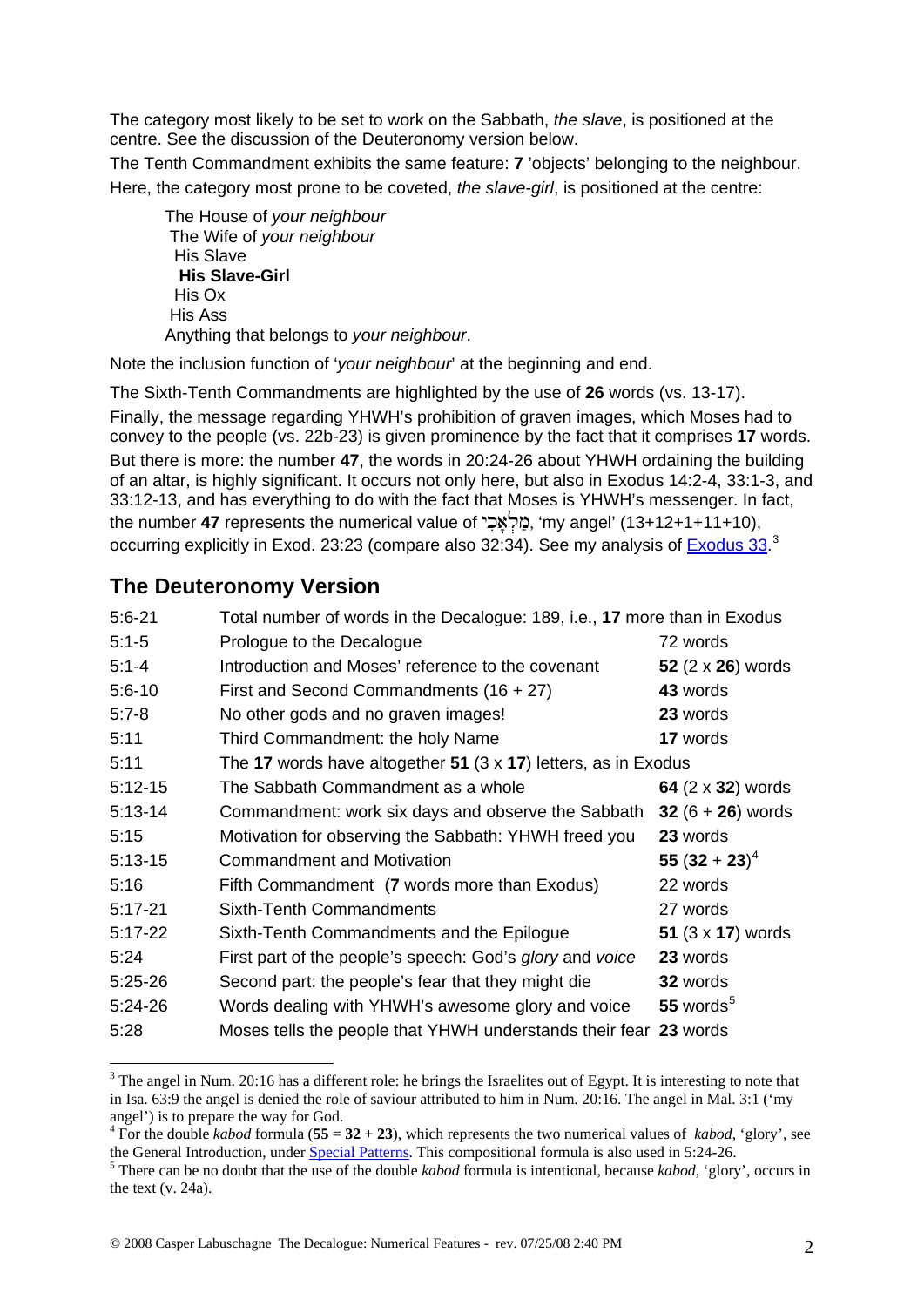| 5:28-29 | YHWH appreciates Israel's mind to fear him                                                                | 32 words            |
|---------|-----------------------------------------------------------------------------------------------------------|---------------------|
| 5:30-31 | YHWH promises to reveal the statutes and Moses exhorts the people to<br>conform to all YHWH commands them | 26 words            |
| 5:28-31 | The settlement of the problem of hearing God's voice                                                      | 68 (4 x 17) words   |
| 5:33    | Moses urges the people: if you obey, you'll prosper                                                       | 17 words            |
| 5:23-33 | Moses' address to the people after the Epilogue                                                           | 187 (11 x 17) words |

The key-word 'fire' occurs **7** times: vs. 4, 5, 22, 23, 24, 25, 26.

The key-word 'voice' likewise occurs **7** times: vs. 22, 23, 24, 25, 26, 28a, 28b.

YHWH occurs **10** times in the Decalogue: vs. 6, 9, 11a, 11b, 12, 14, 15a, 15b, 16a, 16b.

The divine name occurs in total **14** (2 x **7**) times: **5**x in the Prologue (vs. 2, 3, 4, 5a (2x)), **10**x in the Decalogue, and **9**x in 5:22-33 (vs. 22, 24, 25, 27a, 27b, 28a, 28b, 32, 33).

In the Leningrad Codex the text of the Decalogue (5:6-21) is divided in **10** sections by means of the *parashah setumah* (S): after vs. 5, 10, 11, 15, 16, 17, 18, 19, 20, 21a, 21b. See *BHS*. Note the remarkable S within v. 21, between 21a and 21b. See further below.

The specification of the prohibition of labour on the sabbath in Deuteronomy is significantly different from the Exodus version. Instead of the 7 categories of Exodus, Deuteronomy has no less than 9: you, your son, your daughter, your slave, your slave-girl, your ox, your ass, any of your cattle, the alien residing among you.

In order to create a compositional centre containing the most vulnerable category, the author has devised a clever numerical arrangement of the **26** words, in a perfect symmetric pattern. Now *the slave and the slave-girl* are positioned at the focal point.

I present this beautiful text in translation. The 9 categories are underlined:

| $5w -$   |    |
|----------|----|
| $4w -$   |    |
| $3w - 1$ |    |
| 2w.      | 26 |
| $4w -$   |    |
| $3w - 1$ |    |
| $5w -$   |    |
|          |    |

The text is structured throughout by the number **7**. There are no less than six pairs having **7** words together: the 1st branch of the menorah, like its counterpart the 7th, together with the mathematical centre have 5+2=**7** words; the 2nd branch and its counterpart the 6th, like the 2nd and 3rd, and the 5th and the 6th have 4+3=**7** words; the 3rd branch and its counterpart the 5th have 3+4=**7** words. The **2** words at the centre are flanked by **12** words on either side. The mentioning of the *slave* and *slave-girl* at the centre of the menorah is of special importance for the interpretation of the text. As the focal point, this category receives specific emphasis, which should not surprise us, since the slave and slave-girl were the most vulnerable members of the household and subject to being called upon first to carry out chores or run errands on the Sabbath. No wonder that they are explicitly mentioned once again in the last line!

The Tenth Commandment is also significantly different. First, instead of one (which is used a second time in v. 21b), two verbs are used: '*covet*' in 21a and '*crave for*' in 21b. Second, as indicated by the S after 21a, this commandment is split in two: the coveting of the neighbour's *wife*, and the craving after his *possessions*. [6](#page-2-0)

1

<span id="page-2-0"></span> $6$  Regarded as two different commandments in the Roman Catholic and Lutheran tradition.